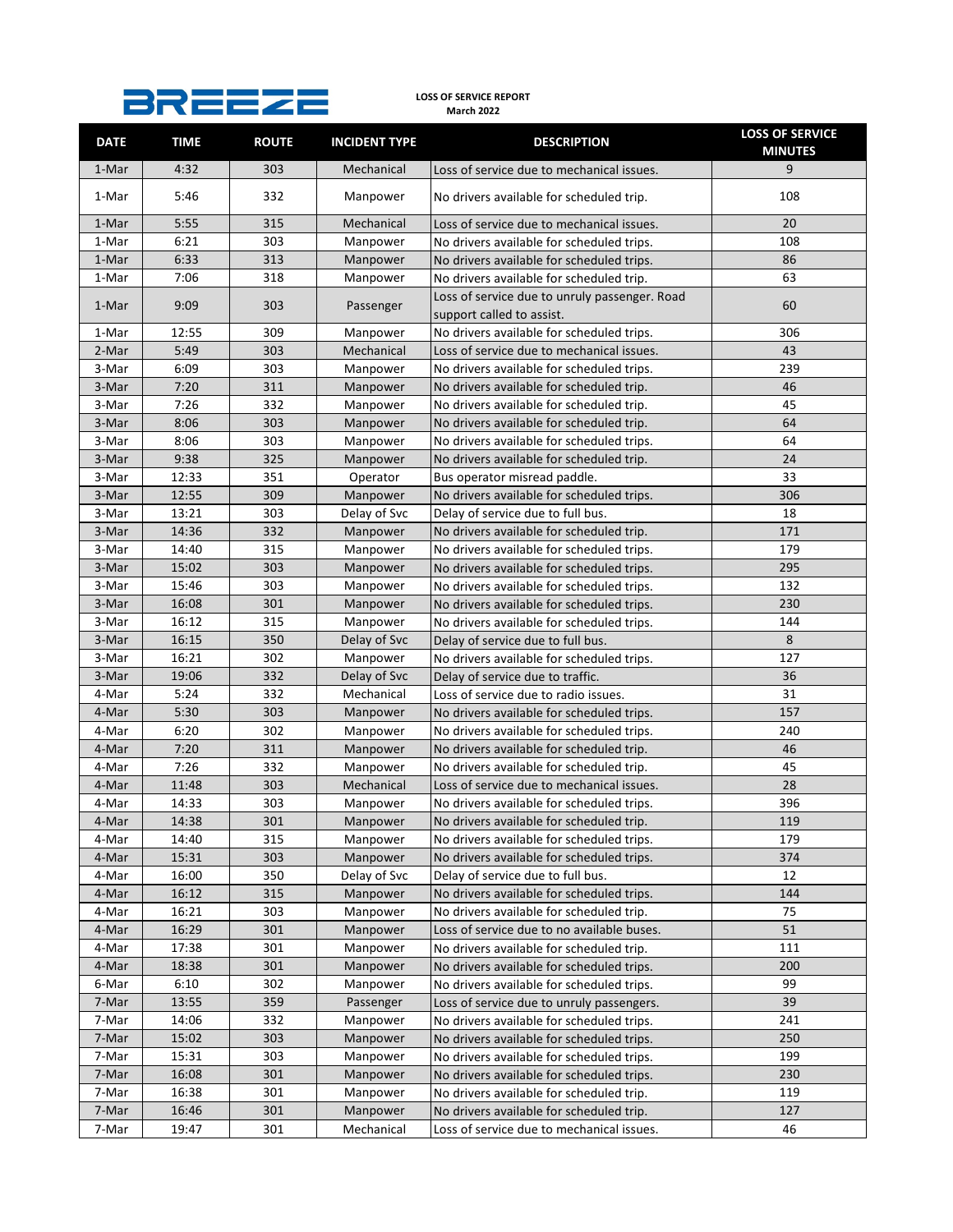| 8-Mar  | 8:47  | 332 | Mechanical   | Loss of service due to mechanical issues.                                      | 24  |
|--------|-------|-----|--------------|--------------------------------------------------------------------------------|-----|
| 8-Mar  | 12:47 | 332 | Operator     | Loss of service due to late relief.                                            | 31  |
| 8-Mar  | 13:13 | 303 | Manpower     | No drivers available for scheduled trips.                                      | 246 |
| 8-Mar  | 13:16 | 302 | Operator     | Loss of service due to mix-up with buses.                                      | 55  |
| 8-Mar  | 13:51 | 303 | Manpower     | No drivers available for scheduled trip.                                       | 75  |
| 8-Mar  | 14:38 | 301 | Manpower     | No drivers available for scheduled trip.                                       | 119 |
| 8-Mar  | 14:52 | 305 | Passenger    | Loss of service due to unruly passenger. Road<br>support called to assist.     | 60  |
| 8-Mar  | 15:51 | 303 | Mechanical   | Loss of service due to mechanical issues.                                      | 75  |
| 8-Mar  | 16:37 | 302 | Manpower     | No drivers available for scheduled trips.                                      | 215 |
| 8-Mar  | 20:44 | 301 | Passenger    | Loss of service due to unruly passenger. Law<br>enforcement called to assist.  | 78  |
| 9-Mar  | 7:10  | 325 | Manpower     | No drivers available for scheduled trip.                                       | 57  |
| 9-Mar  | 11:57 | 303 | Operator     | Loss of service due to late relief.                                            | 21  |
| 9-Mar  | 13:55 | 309 | Manpower     | No drivers available for scheduled trips.                                      | 212 |
| 9-Mar  | 14:00 | 325 | Manpower     | No drivers available for scheduled trips.                                      | 178 |
| 9-Mar  | 14:46 | 318 | Manpower     | No drivers available for scheduled trips.                                      | 130 |
| 9-Mar  | 15:31 | 303 | Manpower     | No drivers available for scheduled trips.                                      | 176 |
| 9-Mar  | 15:39 | 305 | Delay Of Svc | Delay of service due to full bus.                                              | 26  |
|        |       | 303 |              | Loss of service due to unruly passenger. Law                                   | 59  |
| 9-Mar  | 20:08 |     | Passenger    | enforcement called to assist.                                                  |     |
| 10-Mar | 5:34  | 309 | Mechanical   | Loss of service due to mechanical issues.                                      | 12  |
| 10-Mar | 14:19 | 303 | Manpower     | No drivers available for scheduled trips.                                      | 207 |
| 10-Mar | 14:25 | 309 | Manpower     | No drivers available for scheduled trips.                                      | 211 |
| 10-Mar | 14:41 | 302 | Passenger    | Loss of service due to biohazard on unit.                                      | 69  |
| 10-Mar | 16:38 | 301 | Manpower     | No drivers available for scheduled trip.                                       | 119 |
| 10-Mar | 16:52 | 302 | Manpower     | No drivers available for scheduled trips.                                      | 154 |
| 10-Mar | 17:38 | 301 | Manpower     | No drivers available for scheduled trip.                                       | 111 |
| 11-Mar | 6:10  | 315 | Mechanical   | Loss of service due to radio issues.                                           | 36  |
| 11-Mar | 12:09 | 303 | Mechanical   | Loss of service due to mechanical issues.                                      | 28  |
| 11-Mar | 13:51 | 303 | Manpower     | No drivers available for scheduled trips.                                      | 205 |
| 11-Mar | 14:19 | 303 | Manpower     | No drivers available for scheduled trips.                                      | 207 |
| 11-Mar | 14:55 | 309 | Manpower     | No drivers available for scheduled trips.                                      | 211 |
| 11-Mar | 15:31 | 303 | Manpower     | No drivers available for scheduled trips.                                      | 246 |
| 11-Mar | 17:08 | 303 | Manpower     | No drivers available for scheduled trips.                                      | 122 |
| 12-Mar | 16:22 | 302 | Delay Of Svc | Delay of service due to no available buses.                                    | 56  |
| 12-Mar | 19:29 | 303 | Passenger    | Loss of service due to unruly passengers. Law<br>enforcement called to assist. | 15  |
| 13-Mar | 5:41  | 302 | Manpower     | No drivers available for scheduled trip.                                       | 40  |
| 13-Mar | 8:30  | 301 | Passenger    | Loss of service due to unruly passenger. Law<br>enforcement called to assist.  | 17  |
| 13-Mar | 12:27 | 303 | Delay Of Svc | Operator unable to start route on-time.                                        | 11  |
| 13-Mar | 14:39 | 301 | Manpower     | No drivers available for scheduled trips.                                      | 234 |
| 13-Mar | 15:55 | 303 | Manpower     | No drivers available for scheduled trip.                                       | 71  |
| 13-Mar | 16:10 | 301 | Manpower     | No drivers available for scheduled trip.                                       | 113 |
| 13-Mar | 17:36 | 303 | Manpower     | No drivers available for scheduled trip.                                       | 65  |
| 13-Mar | 17:44 | 303 | Manpower     | No drivers available for scheduled trip.                                       | 67  |
| 14-Mar | 4:05  | 303 | Manpower     | No drivers available for scheduled trips.                                      | 247 |
| 14-Mar | 5:31  | 353 | Mechanical   | Loss of service due to radio issues.                                           | 19  |
| 14-Mar | 5:38  | 302 | Manpower     | No drivers available for scheduled trips.                                      | 170 |
| 14-Mar | 6:08  | 301 | Manpower     | No drivers available for scheduled trips.                                      | 437 |
| 14-Mar | 6:30  | 311 | Operator     | Loss of service due to driver departing late.                                  | 25  |
| 14-Mar | 7:06  | 309 | Manpower     | No drivers available for scheduled trip.                                       | 87  |
| 14-Mar | 10:45 | 301 | Accident     | Loss of service due to vehicular collision. No<br>injuries reported.           | 105 |
| 14-Mar | 13:08 | 301 | Manpower     | No drivers available for scheduled trips.                                      | 357 |
| 14-Mar | 13:14 | 303 | Mechanical   | Loss of service due to mechanical issues.                                      | 130 |
| 14-Mar | 13:24 | 309 | Manpower     | No drivers available for scheduled trips.                                      | 302 |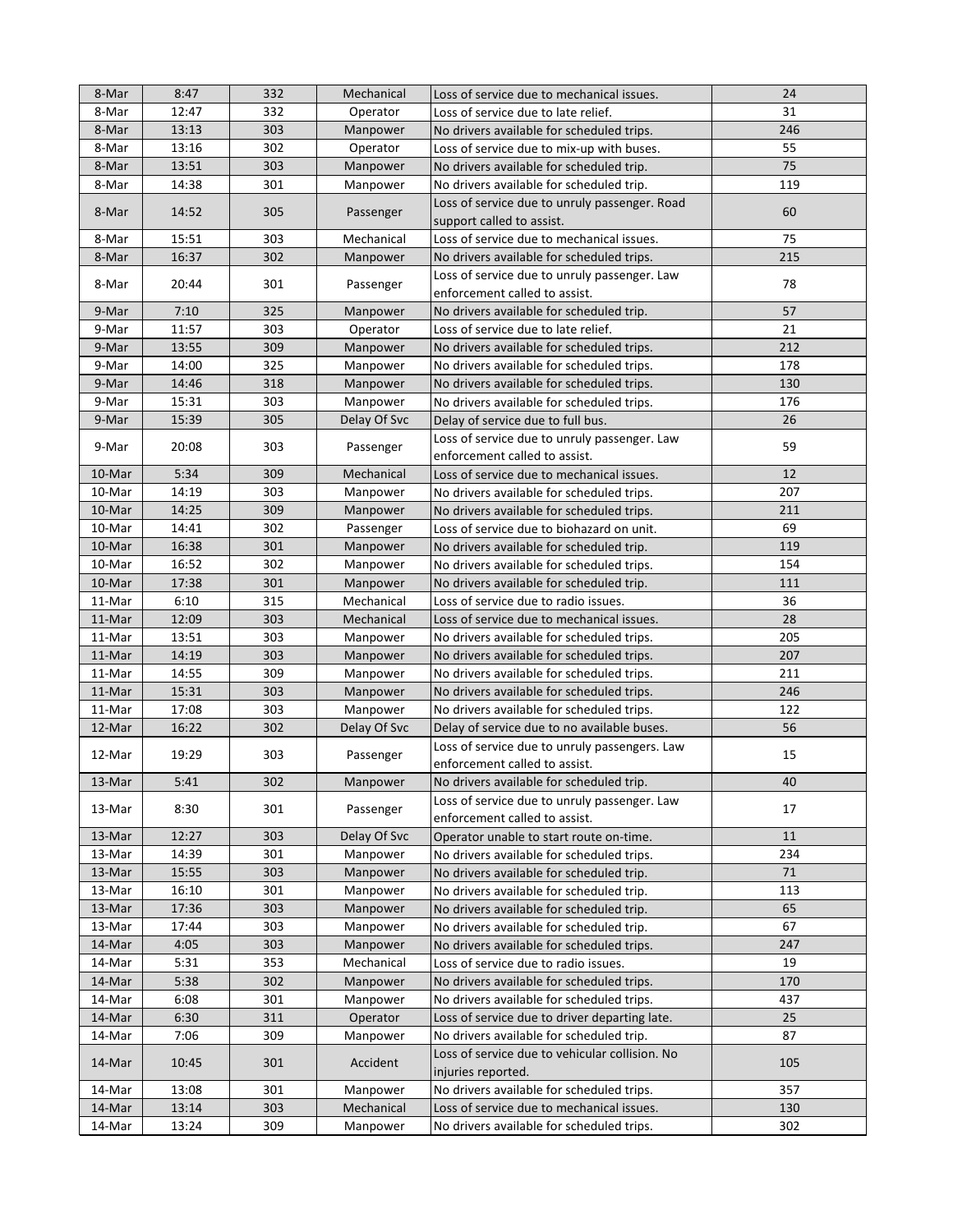| 14-Mar           | 13:55          | 309        | Manpower             | No drivers available for scheduled trips.                                                      | 212            |
|------------------|----------------|------------|----------------------|------------------------------------------------------------------------------------------------|----------------|
| 14-Mar           | 14:08          | 301        | Manpower             | No drivers available for scheduled trips.                                                      | 244            |
| 14-Mar           | 14:34          | 354        | Mechanical           | Loss of service due to mechanical issues.                                                      | 29             |
| 14-Mar           | 15:02          | 303        | Manpower             | No drivers available for scheduled trip.                                                       | 133            |
| 14-Mar           | 15:06          | 302        | Manpower             | No drivers available for scheduled trips.                                                      | 131            |
| 14-Mar           | 15:08          | 301        | Manpower             | No drivers available for scheduled trips.                                                      | 345            |
| 14-Mar           | 15:19          | 347        | Manpower             | No drivers available for scheduled trip.                                                       | 22             |
| 14-Mar           | 15:31          | 303        | Manpower             | No drivers available for scheduled trips.                                                      | 199            |
| 14-Mar           | 15:41          | 350        | Manpower             | No drivers available for scheduled trips.                                                      | 98             |
| 14-Mar           | 15:50          | 350        | Delay Of Svc         | Delay of service due to full bus.                                                              | 10             |
| 14-Mar           | 16:38          | 301        | Manpower             | No drivers available for scheduled trip.                                                       | 119            |
| 14-Mar           | 18:18          | 332        | Manpower             | No drivers available for scheduled trips.                                                      | 98             |
| 15-Mar           | 7:06           | 309        | Manpower             | No drivers available for scheduled trip.                                                       | 87             |
| 15-Mar           | 10:20          | 303        | Mechanical           | Loss of service due to mechanical issues.                                                      | 41             |
| 15-Mar           | 13:51          | 303        | Manpower             | No drivers available for scheduled trips.                                                      | 205            |
| 15-Mar           | 14:50          | 350        | Delay Of Svc         | Delay of service due to full bus.                                                              | 13             |
| 15-Mar           | 15:02          | 303        | Manpower             | No drivers available for scheduled trips.                                                      | 295            |
| 15-Mar           | 15:31          | 303        | Manpower             | No drivers available for scheduled trips.                                                      | 332            |
| 15-Mar           | 16:00          | 301        | Manpower             | No drivers available for scheduled trips.                                                      | 232            |
| 15-Mar           | 16:38          | 301        | Manpower             | No drivers available for scheduled trip.                                                       | 119            |
| 15-Mar           | 16:46          | 332        | Manpower             | No drivers available for scheduled trips.                                                      | 80             |
| 15-Mar           | 18:02          | 354        | Manpower             | No drivers available for scheduled trips.                                                      | 52             |
| 15-Mar           | 18:33          | 352        | Manpower             | No drivers available for scheduled trips.                                                      | 93             |
| 15-Mar           | 18:34          | 350        | Manpower             | No drivers available for scheduled trip.                                                       | 23             |
| 15-Mar           | 18:47          | 303        | Manpower             | No drivers available for scheduled trips.                                                      | 109            |
| 16-Mar           | 5:06           | 309        | Manpower             | No drivers available for scheduled trips.                                                      | 160            |
| 16-Mar           | 6:49           | 311        | Manpower             | No drivers available for scheduled trips.                                                      | 89             |
| 16-Mar           | 7:20           | 311        | Manpower             | No drivers available for scheduled trip.                                                       | 46             |
| 16-Mar           | 7:23           | 325        | Manpower             | No drivers available for scheduled trip.                                                       | 41             |
| 16-Mar           | 8:06           | 325        | Manpower             | No drivers available for scheduled trip.                                                       | 61             |
| 16-Mar           | 12:36          | 332        | Manpower             | No drivers available for scheduled trips.                                                      | 215            |
| 16-Mar           | 15:19          | 347        | Manpower             | No drivers available for scheduled trips.                                                      | 62             |
| 16-Mar           | 15:40          | 315        | Manpower             |                                                                                                | 177            |
| 16-Mar           | 15:46          | 318        | Operator             | No drivers available for scheduled trips.<br>Bus operator went off route.                      | 30             |
| 16-Mar           | 16:08          | 358        | Manpower             | No drivers available for scheduled trips.                                                      | 114            |
| 16-Mar           | 16:54          | 309        | Manpower             | No drivers available for scheduled trip.                                                       | 95             |
| 16-Mar           | 17:02          | 350        | Passenger            |                                                                                                | $\overline{7}$ |
| 16-Mar           | 17:08          | 303        |                      | Delay of service due to full bus.<br>No drivers available for scheduled trips.                 | 221            |
| 16-Mar           | 18:25          | 309        | Manpower<br>Manpower | No drivers available for scheduled trip.                                                       | 100            |
|                  | 5:28           |            |                      |                                                                                                | 196            |
| 17-Mar           |                | 301        | Manpower             | No drivers available for scheduled trips.                                                      |                |
| 17-Mar<br>17-Mar | 12:04<br>14:06 | 303<br>302 | Mechanical           | Loss of service due to mechanical issues.                                                      | 42<br>192      |
|                  |                |            | Manpower             | No drivers available for scheduled trips.                                                      |                |
| 17-Mar<br>17-Mar | 14:33<br>14:51 | 303<br>302 | Manpower             | No drivers available for scheduled trips.                                                      | 396<br>354     |
|                  |                |            | Manpower             | No drivers available for scheduled trips.                                                      |                |
| 17-Mar           | 15:00          | 309        | Accident             | Loss of service due to debris striking windshield<br>causing bus damage. No injuries reported. | 88             |
| 17-Mar           | 15:02          | 303        | Manpower             | No drivers available for scheduled trips.                                                      | 203            |
| 17-Mar           | 15:17          | 332        | Manpower             | No drivers available for scheduled trips.                                                      | 92             |
| 17-Mar           | 16:08          | 301        | Manpower             | No drivers available for scheduled trips.                                                      | 230            |
| 17-Mar           | 17:38          | 301        | Manpower             | No drivers available for scheduled trip.                                                       | 111            |
| 17-Mar           | 21:34          | 302        | Mechanical           | Loss of service due to bus interlock issues.                                                   | 99             |
| 18-Mar           | 5:09           | 318        | Mechanical           | Loss of service due to radio issues.                                                           | 36             |
| 18-Mar           | 5:27           | 332        | Mechanical           | Loss of service due to mechanical issues.                                                      | 31             |
| 18-Mar           | 6:20           | 311        | Manpower             | No drivers available for scheduled trip.                                                       | 51             |
| 18-Mar           | 6:20           | 311        | Manpower             | No drivers available for scheduled trip.                                                       | 51             |
| 18-Mar           | 7:20           | 311        | Manpower             | No drivers available for scheduled trip.                                                       | 46             |
| 18-Mar           | 7:20           | 311        | Manpower             | No drivers available for scheduled trip.                                                       | 46             |
| 18-Mar           | 7:26           | 332        | Manpower             | No drivers available for scheduled trip.                                                       | 45             |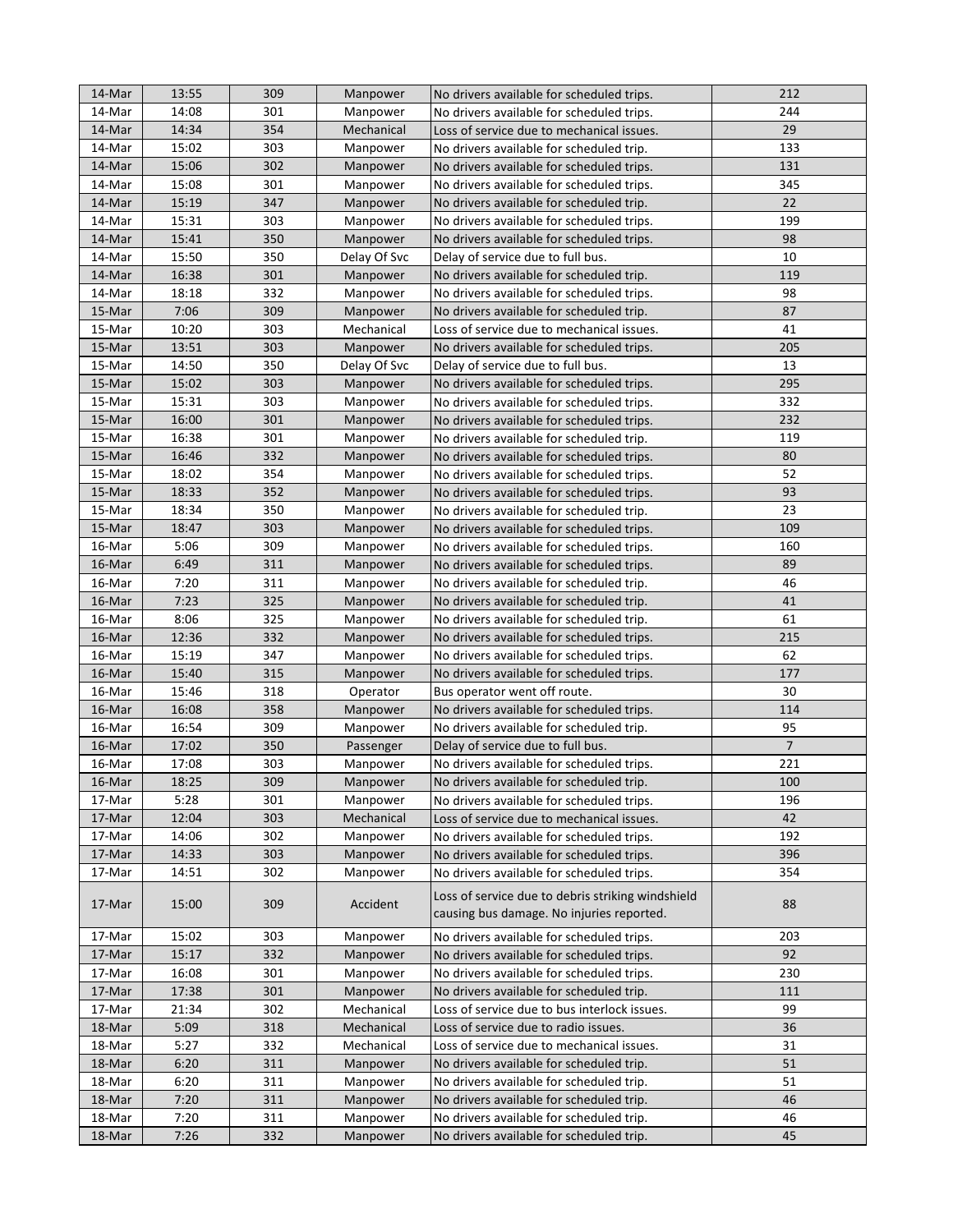| 18-Mar | 13:40 | 302 | Manpower     | No drivers available for scheduled trips.            | 256            |
|--------|-------|-----|--------------|------------------------------------------------------|----------------|
| 18-Mar | 13:51 | 303 | Manpower     | No drivers available for scheduled trips.            | 205            |
| 18-Mar | 14:06 | 302 | Manpower     | No drivers available for scheduled trips.            | 253            |
| 18-Mar | 14:33 | 303 | Manpower     | No drivers available for scheduled trips.            | 205            |
| 18-Mar | 14:36 | 302 | Manpower     | No drivers available for scheduled trips.            | 186            |
| 18-Mar | 14:37 | 306 | Manpower     | No drivers available for scheduled trips.            | 145            |
| 18-Mar | 14:38 | 301 | Manpower     | No drivers available for scheduled trip.             | 119            |
| 18-Mar | 14:42 | 301 | Manpower     | No drivers available for scheduled trips.            | 245            |
| 18-Mar | 15:02 | 303 | Manpower     | No drivers available for scheduled trips.            | 295            |
| 18-Mar | 15:06 | 302 | Manpower     | No drivers available for scheduled trips.            | 131            |
| 18-Mar | 15:27 | 308 | Delay Of Svc | Delay of service due to full bus.                    | 13             |
| 18-Mar | 15:31 | 303 | Manpower     | No drivers available for scheduled trip.             | 80             |
| 18-Mar | 15:36 | 302 | Manpower     | No drivers available for scheduled trips.            | 131            |
| 18-Mar | 15:46 | 350 | Delay Of Svc | Delay of service due to full bus.                    | 16             |
| 18-Mar | 16:12 | 315 | Manpower     | No drivers available for scheduled trip.             | 87             |
| 18-Mar | 16:38 | 301 | Manpower     | No drivers available for scheduled trips.            | 225            |
| 18-Mar | 16:47 | 350 | Delay Of Svc | Delay of service due to full bus.                    | 15             |
| 18-Mar | 17:09 | 302 | Operator     | Loss of service due to sick driver.                  | 11             |
| 18-Mar | 17:21 | 303 | Manpower     | No drivers available for scheduled trips.            | 229            |
| 18-Mar | 17:38 | 301 | Manpower     | No drivers available for scheduled trip.             | 111            |
| 20-Mar | 10:21 | 303 | Operator     | Loss of service due to mix-up with buses.            | 41             |
| 20-Mar | 16:02 | 309 | Manpower     | No drivers available for scheduled trips.            | 182            |
| 20-Mar | 16:10 | 301 | Manpower     | No drivers available for scheduled trip.             | 113            |
| 20-Mar | 18:10 | 301 | Manpower     | No drivers available for scheduled trip.             | 104            |
| 21-Mar | 5:02  | 332 | Mechanical   | Loss of service due to radio issues.                 | $\overline{7}$ |
| 21-Mar | 5:34  | 303 | Operator     | Loss of service due to driver arriving late.         | 16             |
| 21-Mar | 7:03  | 350 | Manpower     | No drivers available for scheduled trips.            | 78             |
| 21-Mar | 11:45 | 303 | Manpower     | No drivers available for scheduled trips.            | 375            |
| 21-Mar | 12:06 | 332 | Manpower     | No drivers available for scheduled trips.            | 79             |
| 21-Mar | 12:33 | 353 | Manpower     | No drivers available for scheduled trips.            | 47             |
| 21-Mar | 13:38 | 301 | Manpower     | No drivers available for scheduled trips.            | 447            |
| 21-Mar | 14:06 | 303 | Manpower     | No drivers available for scheduled trips.            | 284            |
| 21-Mar | 14:55 | 309 | Manpower     | No drivers available for scheduled trips.            | 211            |
| 21-Mar | 15:08 | 301 | Manpower     | No drivers available for scheduled trip.             | 120            |
| 21-Mar | 15:16 | 309 | Manpower     | No drivers available for scheduled trip.             | 116            |
| 21-Mar | 15:31 | 303 | Manpower     | No drivers available for scheduled trips.            | 290            |
| 21-Mar | 16:37 | 302 | Manpower     | No drivers available for scheduled trips.            | 215            |
| 21-Mar | 16:38 | 301 | Manpower     | No drivers available for scheduled trip.             | 119            |
| 21-Mar | 17:45 | 304 | Manpower     | No drivers available for scheduled trip.             | 53             |
| 21-Mar | 17:45 | 347 | Manpower     | No drivers available for scheduled trip.             | 22             |
| 21-Mar | 18:37 | 306 | Manpower     | No drivers available for scheduled trip.             | 41             |
| 22-Mar | 5:58  | 315 | Mechanical   | Loss of service due to mechanical issues.            | 20             |
| 22-Mar | 6:13  | 305 | Operator     | Bus operator misread paddle.                         | 42             |
| 22-Mar | 8:06  | 352 | Operator     | Bus operator misread paddle.                         | $\overline{3}$ |
| 22-Mar | 12:23 | 325 | Delay Of Svc | Delay of service due to no available relief drivers. | 36             |
| 22-Mar | 14:38 | 301 | Manpower     | No drivers available for scheduled trip.             | 119            |
| 22-Mar | 14:54 | 302 | Operator     | Loss of service due to mix-up with buses.            | 35             |
| 22-Mar | 15:06 | 332 | Manpower     | No drivers available for scheduled trips.            | 204            |
| 22-Mar | 15:32 | 302 | Mechanical   | Loss of service due to mechanical issues.            | 60             |
| 22-Mar | 15:38 | 301 | Manpower     | No drivers available for scheduled trips.            | 230            |
| 22-Mar | 16:21 | 303 | Manpower     | No drivers available for scheduled trip.             | 71             |
| 22-Mar | 17:06 | 302 | Manpower     | No drivers available for scheduled trip.             | 52             |
| 22-Mar | 18:47 | 303 | Manpower     | No drivers available for scheduled trip.             | 64             |
| 22-Mar | 19:05 | 302 | Manpower     | No drivers available for scheduled trips.            | 143            |
| 23-Mar | 4:28  | 332 | Mechanical   | Loss of service due to radio issues.                 | 30             |
| 23-Mar | 4:42  | 332 | Mechanical   | Loss of service due to mechanical issues.            | 30             |
| 23-Mar | 5:04  | 306 | Mechanical   | Loss of service due to mechanical issues.            | 23             |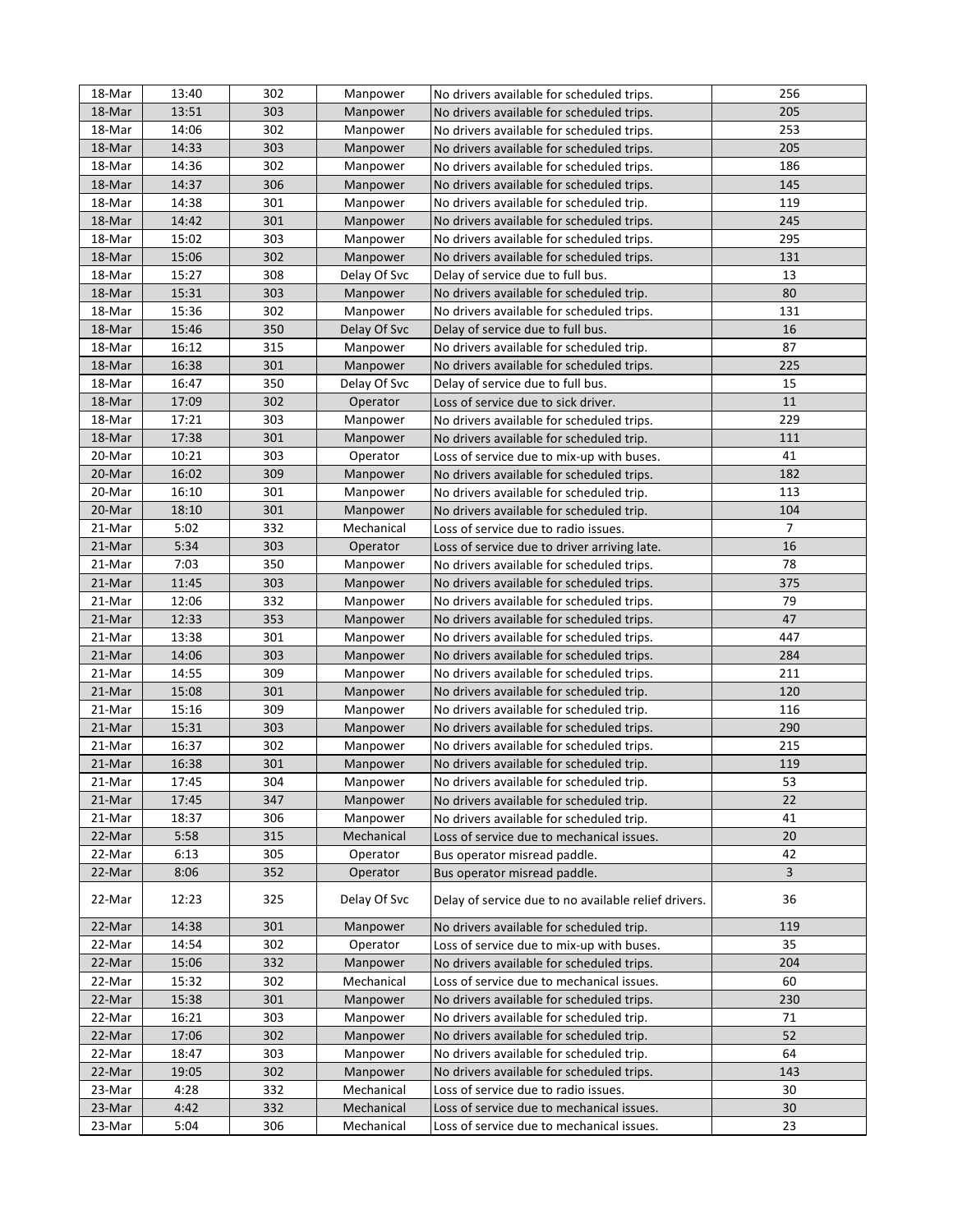| 23-Mar | 6:35  | 302 | Manpower     | No drivers available for scheduled trips.       | 189            |
|--------|-------|-----|--------------|-------------------------------------------------|----------------|
| 23-Mar | 8:33  | 303 | Mechanical   | Loss of service due to mechanical issues.       | 82             |
| 23-Mar | 9:23  | 304 | Mechanical   | Loss of service due to mechanical issues.       | 46             |
| 23-Mar | 11:35 | 303 |              |                                                 | 63             |
|        |       |     | Manpower     | No drivers available for scheduled trip.        |                |
| 23-Mar | 11:46 | 302 | Mechanical   | Loss of service due to mechanical issues.       | 32             |
| 23-Mar | 13:04 | 305 | Delay Of Svc | Delay of service due to full bus.               | 9              |
| 23-Mar | 13:09 | 309 | Mechanical   | Loss of service due to mechanical issues.       | 75             |
| 23-Mar | 14:08 | 301 | Manpower     | No drivers available for scheduled trips.       | 244            |
| 23-Mar | 14:34 | 350 | Delay Of Svc | Delay of service due to full bus.               | $\overline{7}$ |
| 23-Mar | 15:19 | 311 | Manpower     | No drivers available for scheduled trip.        | 50             |
| 23-Mar | 15:31 | 303 | Manpower     | No drivers available for scheduled trips.       | 265            |
| 23-Mar | 15:38 | 332 | Manpower     | No drivers available for scheduled trips.       | 160            |
| 23-Mar | 16:37 | 302 | Manpower     | No drivers available for scheduled trips.       | 269            |
| 23-Mar | 16:47 | 309 | Manpower     | No drivers available for scheduled trip.        | 114            |
| 23-Mar | 17:38 | 301 | Manpower     | No drivers available for scheduled trip.        | 111            |
| 24-Mar | 14:06 | 302 | Manpower     | No drivers available for scheduled trips.       | 254            |
| 24-Mar | 14:08 | 301 | Manpower     | No drivers available for scheduled trips.       | 244            |
| 24-Mar | 15:02 | 303 | Manpower     | No drivers available for scheduled trip.        | 79             |
| 24-Mar | 16:42 | 315 | Manpower     | No drivers available for scheduled trip.        | 87             |
| 24-Mar | 17:38 | 301 | Manpower     | No drivers available for scheduled trip.        | 111            |
| 24-Mar | 17:51 | 303 | Manpower     | No drivers available for scheduled trip.        | 67             |
| 25-Mar | 7:00  | 318 | Mechanical   | Loss of service due to battery issues.          | 82             |
| 25-Mar | 11:39 | 323 | Delay Of Svc | Delay of service due to unruly individual.      | 23             |
| 25-Mar | 12:30 | 309 | Mechanical   | Loss of service due to seatbelt issues.         | 70             |
| 25-Mar | 12:33 | 313 | Manpower     | No drivers available for scheduled trips.       | 144            |
| 25-Mar | 14:04 | 303 | Manpower     | No drivers available for scheduled trips.       | 256            |
| 25-Mar | 14:33 | 303 | Manpower     | No drivers available for scheduled trips.       | 205            |
| 25-Mar | 14:42 | 301 | Manpower     | No drivers available for scheduled trips.       | 245            |
| 25-Mar | 15:31 | 303 | Manpower     | No drivers available for scheduled trip.        | 80             |
| 25-Mar | 15:46 | 303 | Manpower     | No drivers available for scheduled trips.       | 132            |
| 25-Mar | 15:48 | 350 | Delay Of Svc | Delay of service due to full bus.               | 12             |
| 25-Mar | 15:51 | 302 | Manpower     | No drivers available for scheduled trips.       | 130            |
| 25-Mar | 16:07 | 303 | Delay Of Svc | Delay of service due to full bus.               | 25             |
| 25-Mar | 17:51 | 303 | Manpower     | No drivers available for scheduled trips.       | 210            |
| 25-Mar | 18:04 | 350 | Mechanical   | Loss of service due to mechanical issues.       | 22             |
| 26-Mar | 9:51  | 303 | Manpower     | No drivers available for scheduled trip.        | 60             |
|        |       |     |              | Loss of service due to unruly passenger. Law    |                |
| 26-Mar | 11:04 | 303 | Passenger    | enforcement called to assist.                   | 55             |
|        |       |     |              | Loss of service due to driver fall on bus. Road |                |
| 26-Mar | 13:27 | 315 | Accident     |                                                 | 55             |
|        |       |     |              | support assisted.                               |                |
| 26-Mar | 15:17 | 303 | Passenger    | Loss of service due to broken ADA seat. Bus     | 27             |
|        |       |     |              | swapped.                                        |                |
| 26-Mar | 15:31 | 303 | Manpower     | No drivers available for scheduled trip.        | 80             |
| 26-Mar | 16:36 | 302 | Manpower     | No drivers available for scheduled trips.       | 262            |
| 28-Mar | 5:00  | 347 | Manpower     | No drivers available for scheduled trip.        | 16             |
| 28-Mar | 6:34  | 315 | Mechanical   | Loss of service due to mechanical issues.       | 33             |
| 28-Mar | 7:25  | 313 | Operator     | Bus operator misread paddle.                    | 23             |
| 28-Mar | 10:26 | 303 | Mechanical   | Loss of service due to mechanical issues.       | 49             |
| 28-Mar | 13:08 | 301 | Manpower     | No drivers available for scheduled trips.       | 357            |
| 28-Mar | 14:19 | 303 | Manpower     | No drivers available for scheduled trips.       | 207            |
| 28-Mar | 15:06 | 332 | Mechanical   | Loss of service due to mechanical issues.       | 44             |
| 28-Mar | 15:46 | 303 | Manpower     | No drivers available for scheduled trips.       | 132            |
| 28-Mar | 16:38 | 301 | Manpower     | No drivers available for scheduled trip.        | 119            |
| 28-Mar | 17:36 | 332 | Manpower     | No drivers available for scheduled trips.       | 100            |
| 28-Mar | 17:41 | 303 | Manpower     | No drivers available for scheduled trips.       | 162            |
| 28-Mar | 18:14 | 303 | Manpower     | No drivers available for scheduled trips.       | 114            |
| 29-Mar | 10:36 | 303 | Mechanical   | Loss of service due to mechanical issues.       | 6              |